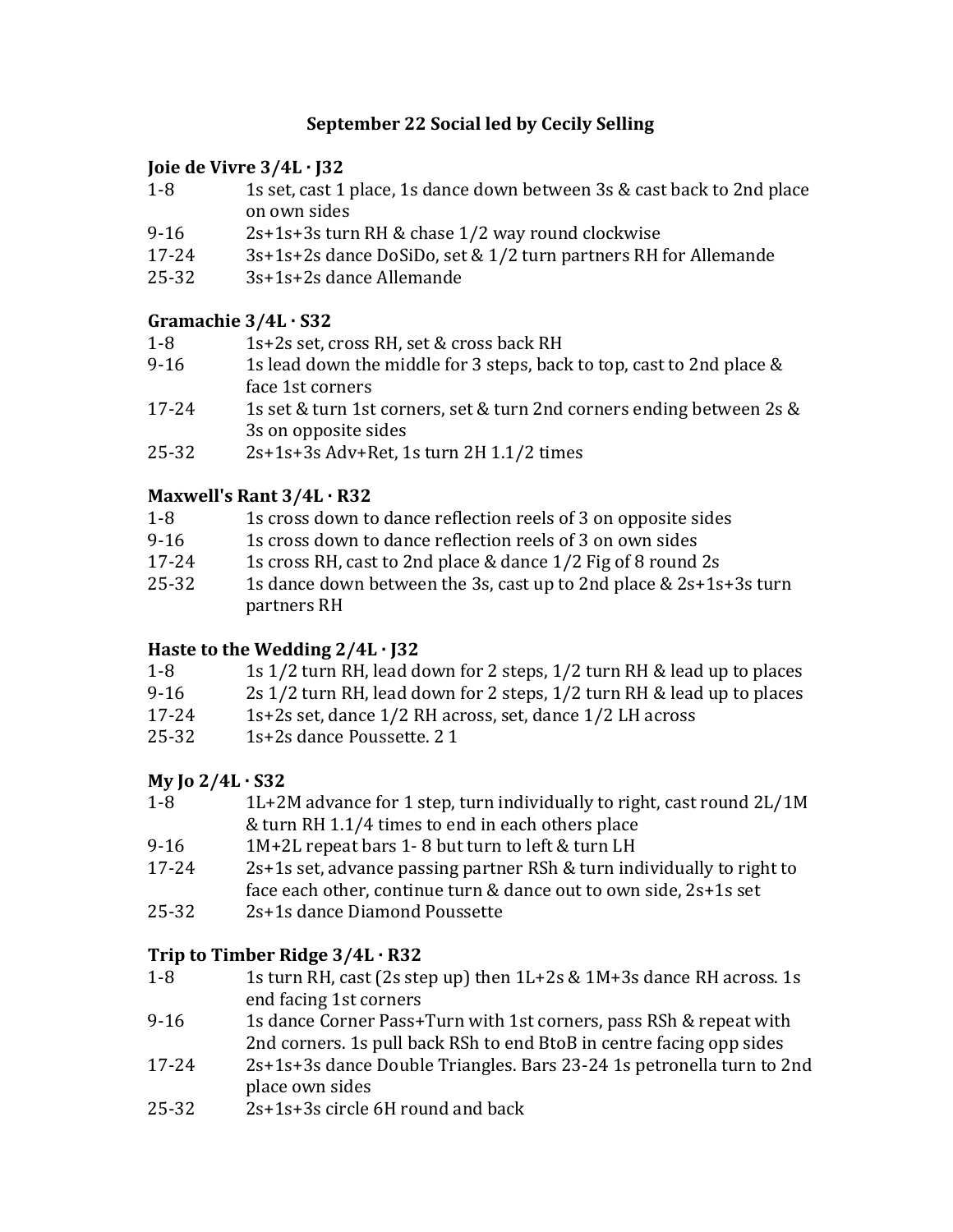# The Mad Hatter  $3/4L \cdot 132$

- 1-8 1s dance down below 3s, cast up to 2nd place, dance up between 2s & cast to 2nd place own side
- 9-16 1s Adv+Ret with 1st corners  $\&$  dance DoSiDo with 1st corners
- 17-24 1s repeat with 2nd corners
- $25-32$   $2s+1s+3s$  circle 6H round & back

## **Miss Gibson's Strathspey**  $3/4L \cdot S32$

- 1-8 1s+2s set, turn partners 2H opening out into 4H round
- 9-16  $1s+2s$  dance the Knot, 1s turn LH to end facing 1st corners
- 17-24 1s turn corners RH, partners LH, 2nd corners RH & partners LH finishing in middle facing opp sides
- 25-32 1s dance RH across,  $(1M \text{ with } 3s \& 1L \text{ with } 2s)$ , pass partner RSh & dance LH across with other couple, 1s end in 2nd place

# **There are no Kangaroos in Austria (Basic Version)**  $3/3L \cdot 32$

- 1–8 1c+2c set | cross LH into  $\frac{1}{2}$  LHA | 1c+2c set (2,1,3)
- 9–16 1c parallel Fig8 on sideline, starting up with Lsh to  $2c$
- 17–24 1c+3c repeat  $[1-8]$  using RH (to 2,3,1)
- $25-32$  3c+1c RHA ;  $2c+3c$  LHA  $(2,3,1)$

### The Montgomeries' Rant 3/4L · R32

- 1-8 1s cross RH & cast down to 2nd place, cross LH & 1L casts up while 1M casts down
- 9-16 1s dance reels of 3 across, 1L with  $2s \& 1M$  with  $3s$
- 17-24 1s with nearer hands joined (Lady on Mans left) set to 2L & turn inwards to set to 3M, set to 3L & turn inward & set to 2M
- $25-32$  2s+1s+3s dance reels of 3 on opposite sides 1s giving RSh to 2nd corner, 1s cross RH to 2nd place own sides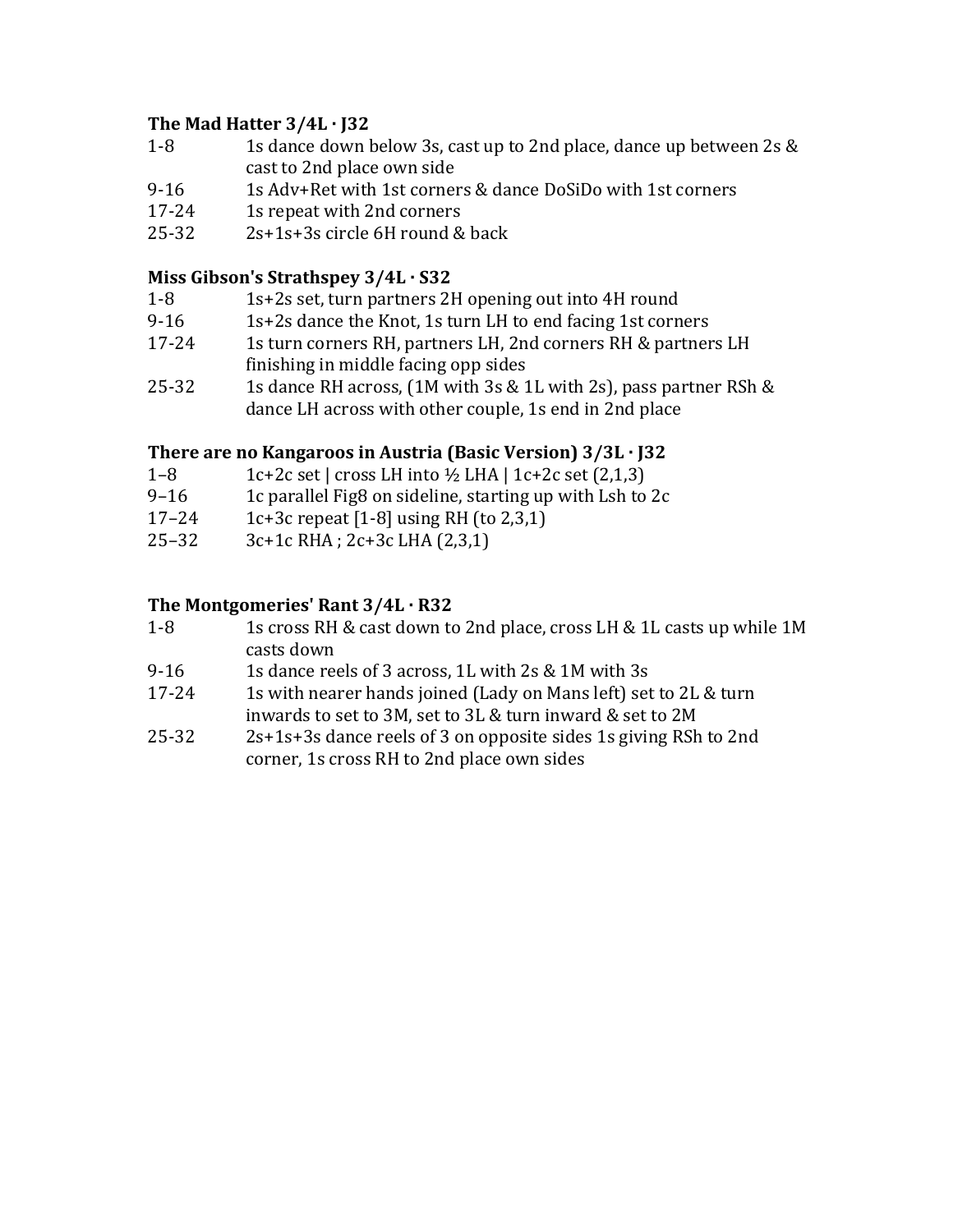



RSCDS MMM 1.18

3C/4C longwise set.



Rutherford, 1752, RSCDS Book 18.10

3C/4C longwise set.



RSCDS Book 25.6

2C/4C longwise set.



Roy Goldring, 15 Social Dances

2C/4C longwise set.